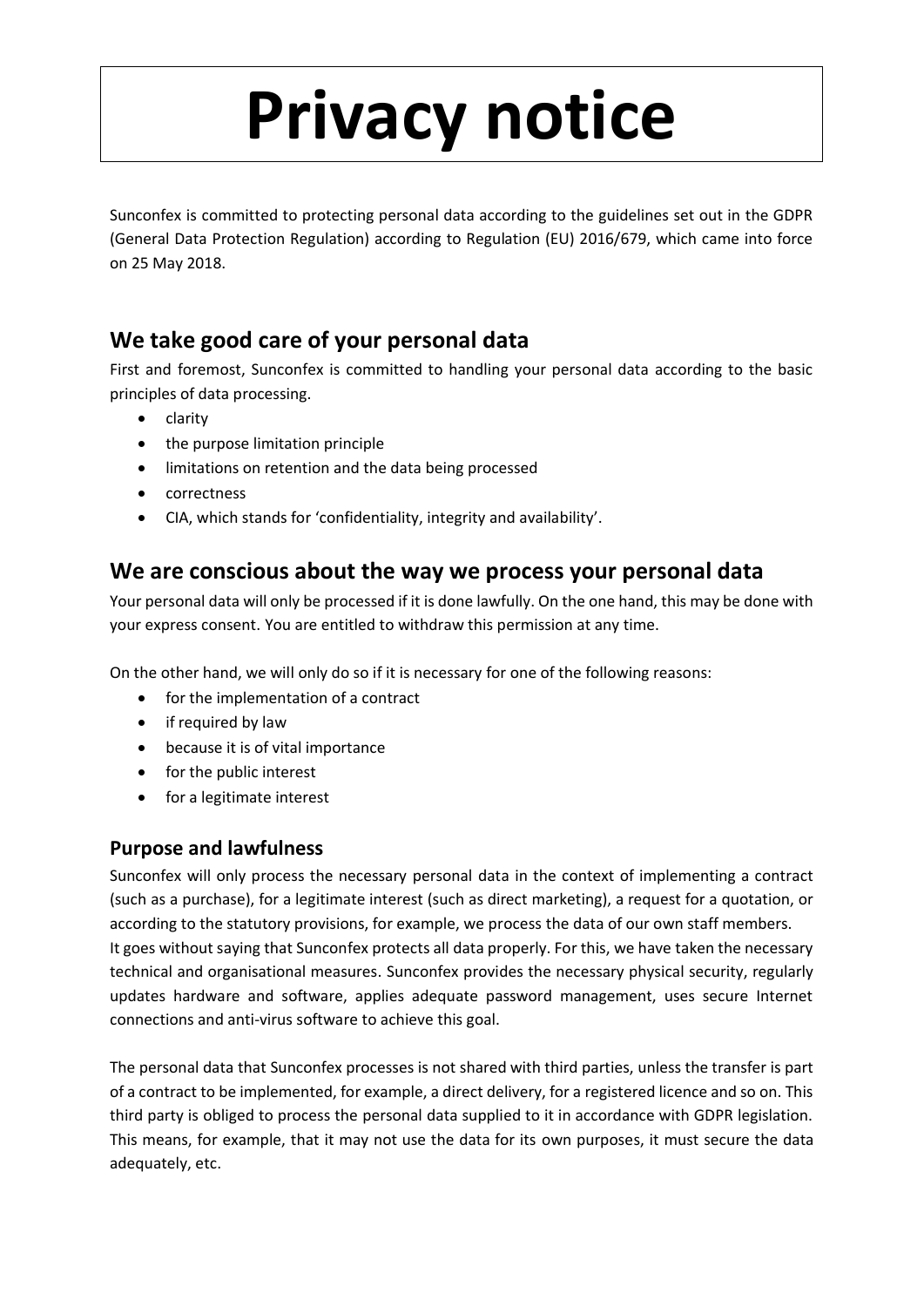Because Sunconfex wishes to keep you informed, we send out direct mails to our customers and prospects at regular intervals. We do this if we have a contract with them or if we have received a request for a quotation. For quotations, we rely on the principle of legitimate interest. However, you can unsubscribe simply and easily at any time, so that you no longer receive these mailings.

Prospective clients via the website can indicate whether they wish to receive e-mails by ticking the box on the contact form on our website.

If Sunconfex wishes to process your personal data for any other reason, we will ask for your express permission.

## **Our business card with all the necessary information**

Sunconfex is the controller for the contact details of our own prospects, customers, suppliers and our own employees. Do you have any questions for Sunconfex Contact us:

| <b>Controller</b>           | Sunconfex                              |
|-----------------------------|----------------------------------------|
| <b>Registered office</b>    | Albert Dehemlaan 27                    |
|                             | BE 8900 leper                          |
|                             | T+32 (0)57 221 225                     |
| Person responsible for GDPR | Ludwig Kesteleyn - ludwig@sunconfex.eu |

In our case, the supervisory authority is the Belgian Data Protection Authority. You can always contact them if necessary.

| <b>Supervisory authority</b> | Belgian Data Protection Authority – Privacy Commission |
|------------------------------|--------------------------------------------------------|
| <b>Contact details</b>       | Drukpersstraat 35, 1000 Brussels                       |
|                              | +32 (0) 2 274 48 00                                    |
|                              | commission@privacycommission.be                        |

In certain cases, Sunconfex is the processor of personal data for which customers of Sunconfex are the controllers. In that case, Sunconfex is a processor and carries out assignments in the context of an agreement with that customer. Does this apply to you? For more information about this, ask the controller.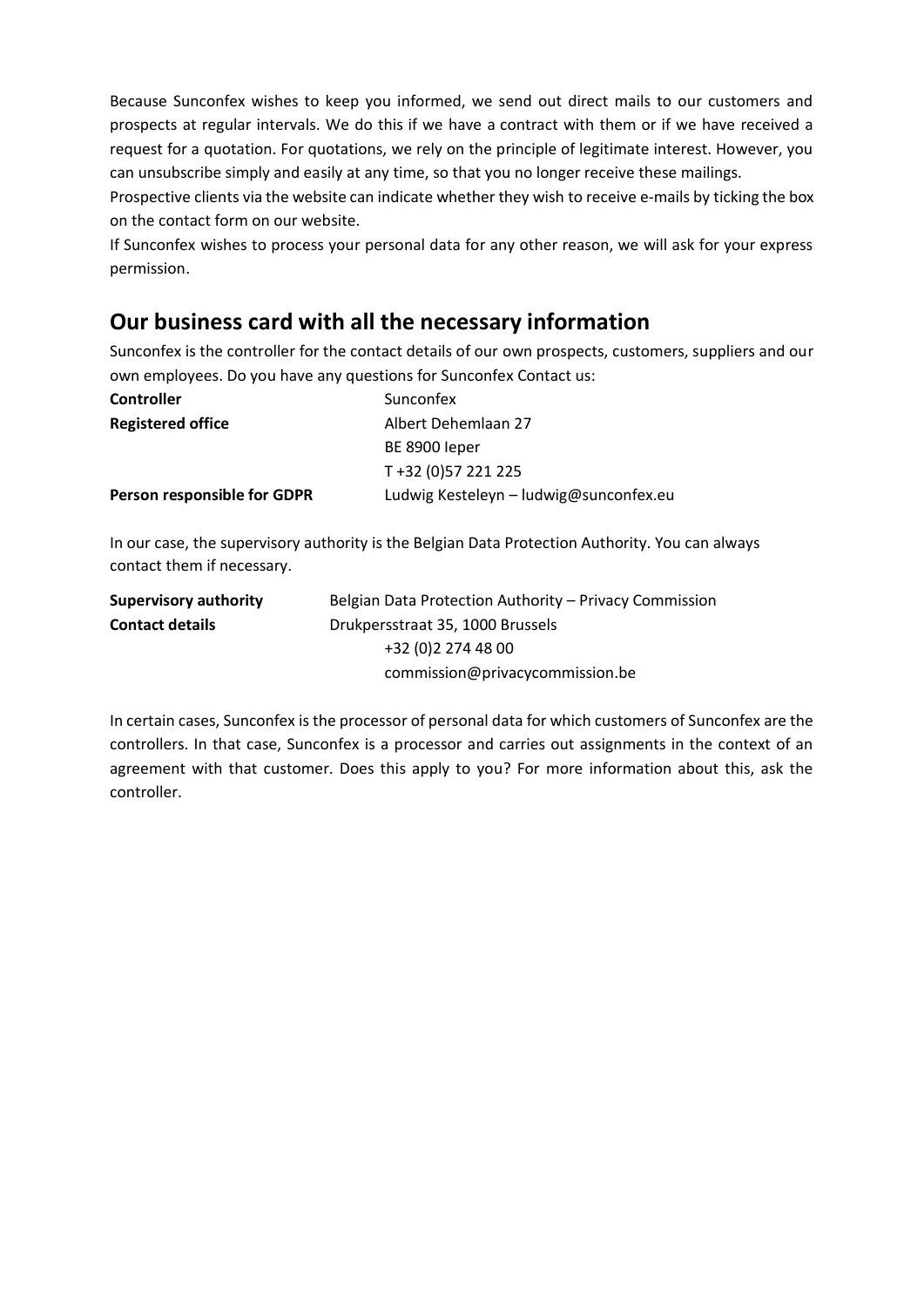# **We listen to your questions**

You can always contact Sunconfex as the controller for the following matters:

- access
- rectification
- erasure
- limitations
- data portability
- objections
- to refuse profiling

You have the right to inspect your personal data, to have it corrected or erased, to limit its processing, to transfer it to another controller, to object to the processing and to refuse automatic decisionmaking.

## **Cookies**

#### **What are cookies?**

(source: Privacy Commission website)

Cookies are small text files that may be stored on your computer when visiting websites. Information is stored in these text files, such as your language preference for a particular website. If you visit the website again later, this cookie will be sent to the website again. This is how the website recognises your browser and remembers your language preference, for example.

Also, cookies usually have an expiry date. For example, some cookies are automatically deleted when you close your browser (so-called session cookies), while others are stored on your computer for longer, sometimes even until you delete them manually (so-called persistent cookies).

#### **Why do we use cookies?**

Websites use handy and useful techniques that increase their user friendliness and that make the website as interesting as possible for all visitors. The best known examples of such techniques are cookies and scripts (hereinafter referred to jointly as 'cookies'). Website holders or third parties – advertisers for example – who communicate via the website you visit may use cookies.

Using cookies is safe. It is not possible to derive personal information, such as a telephone number or an e-mail address, from cookies. For this reason, cookies cannot be used for e-mail and telemarketing campaigns.

We believe it is important that you know which cookies our website uses and for which purposes it does so. Our aim is to guarantee your privacy as well as the user friendliness and the financing of our website as effectively as possible. Below you can read about the cookies that are used by and via our website and for which purposes.

#### **Which cookies are used on this website?**

#### **Functional**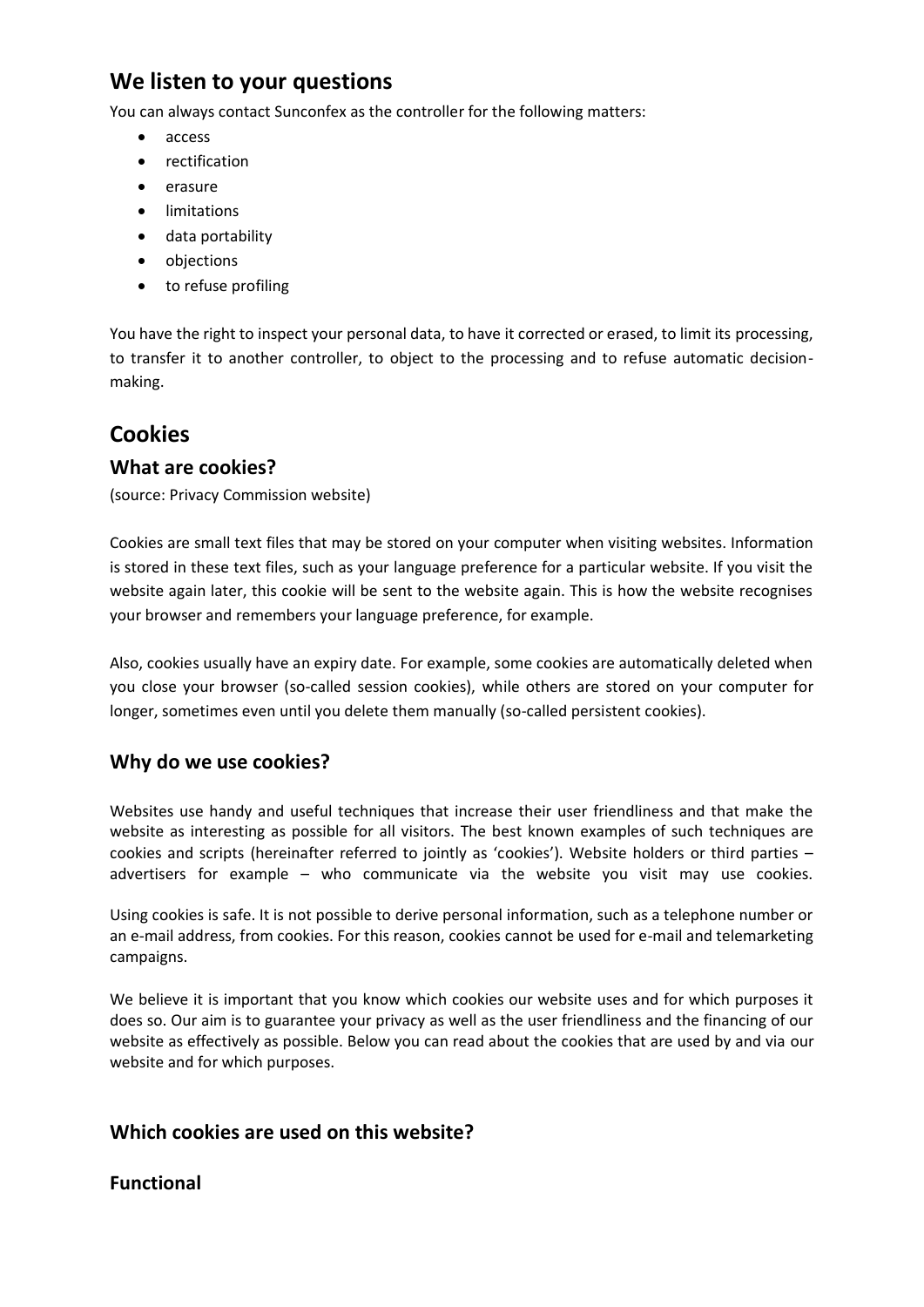Functional cookies make sure that the website functions properly.

Our website uses cookies for:

1. the transmission of information from one page to the next page, for example if a long questionnaire is being filled in or if you have to enter a lot of data when ordering online, and saving preferences, such as the language, location, the desired number of search results, etc.

See below for a list of the cookies we use, what information they collect and how long they are used.

### **Statistics**

These are cookies that we use to analyse how the website is used. To determine which parts of the website are most interesting for our visitors, we use Google Analytics software to analyse as a third party how many visitors come to our website and what is viewed the most. We use cookies for this.

Statistics are generated from the information we collect in this way. These statistics give us insight into how often our web page is visited, where exactly visitors spend the most time, and so on. This enables us to ensure that the structure, navigation and content of the website are as user friendly as possible for you. We do not trace the statistics and other reports back to individuals.

We use cookies for:

- 1. tracking the number of visitors to our web pages
- 2. keeping track of the amount of time each visitor spends on our web pages
- 3. determining the order in which a visitor visits the various pages of our website
- 4. assessing which parts of our website need to be changed
- 5. optimising the website

#### **Social media**

These are cookies that are used to share the content of our website via social media.

You can share the articles and videos that you view on our website via social media using buttons. Cookies from social media organisations are used for the functioning of these buttons so that they recognise you if you want to share an article or video.

These cookies therefore make it possible for:

1. users of selected social media who are logged in to share certain content from our website directly

For the cookies that social media organisations place and the data they may collect, we refer to the statements that these organisations provide on their own websites; see the links below. Please note that these statements may change regularly. This is beyond the control of Sunconfex.

- [Facebook](https://www.facebook.com/about/privacy)
- [Google+](http://www.google.com/intl/nl/policies/privacy/)
- [Twitter](http://twitter.com/privacy)
- [Pinterest](http://pinterest.com/about/privacy/)
- [LinkedIn](http://www.linkedin.com/static?key=privacy_policy&_l=nl_NL)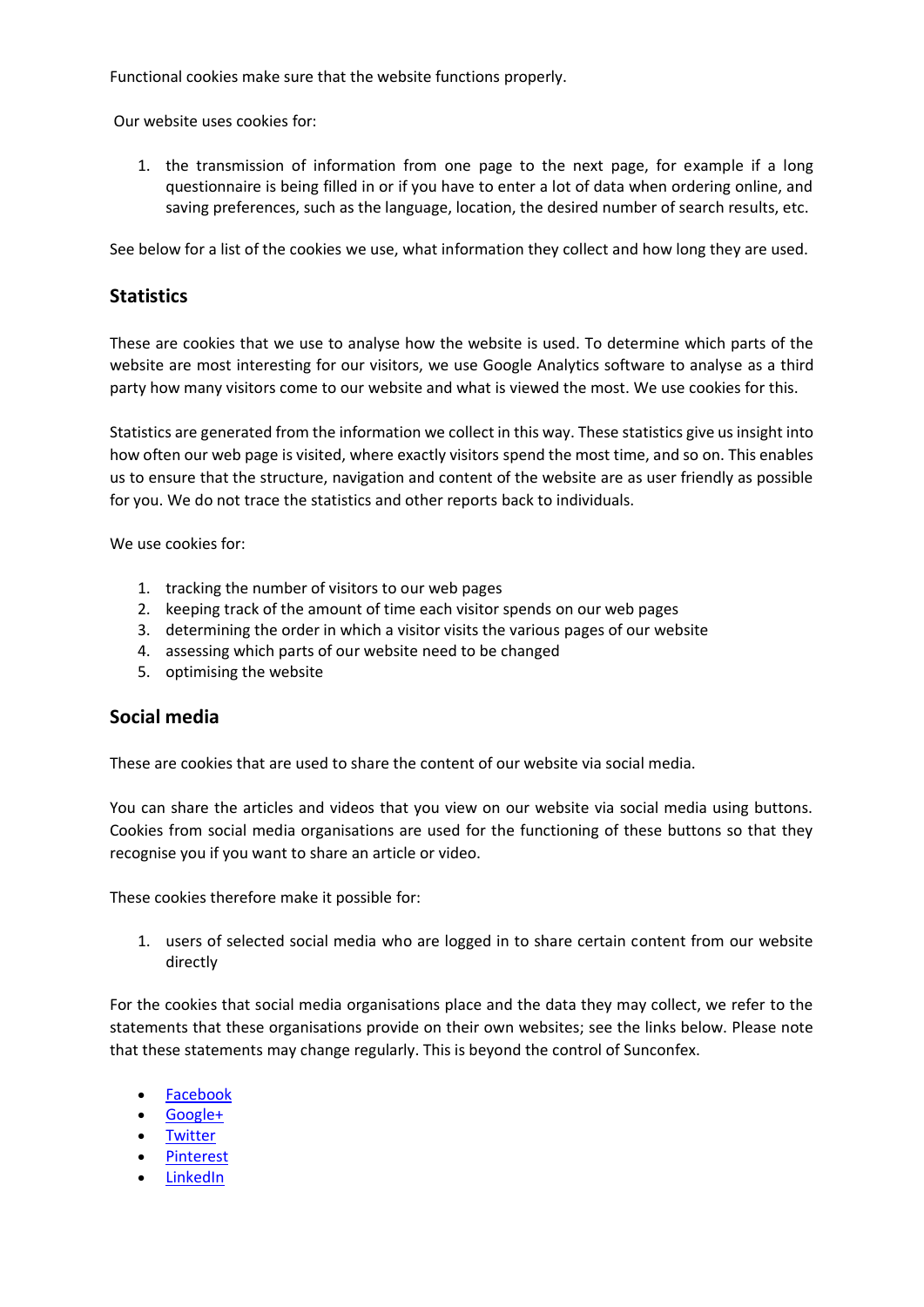• [YouTube](http://www.google.nl/intl/nl/policies/privacy/)

#### **Interests**

These are cookies for behaviour-dependent content of a web page.

Our aim is to provide visitors to our website with information that is as relevant as possible for them. That is why we try to gear our website to suit each visitor as much as possible. We do this not only through our website's content, but also through the advertisements that are displayed.

To be able to make these adjustments, we try to get a picture of what you are probably interested in based on our websites that you visit on the Internet. We do this without creating a profile that can be traced back to an individual. Based on these interests, we adapt the content and advertisements on our website for different customer groups. For example, based on your browsing habits, you may be included in a certain category, such as 'men in the age group 30 to 45, married with children, and with an interest in football'. This group then sees advertisements other than those targeting the 'woman, age category 20 to 30 years, single and interested in travelling' category.

Third parties who place cookies via our website can also try to find out what your interests in this way. The information about your current website visit may in that case be combined with information from previous visits to websites other than ours.

Incidentally, if these kinds of cookies are not used, this does not mean that you will no longer see ads on our website. It just means that, in that case, the ads will no longer be tailored to suit your interests.

These cookies therefore make it possible for:

1. the websites to record your visit to find out about your interests

#### **Miscellaneous/unforeseen cookies**

Because of the way the Internet and websites work, it may be that we do not always have insight into the cookies that third parties place via our website. This is especially the case if our web pages contain so-called embedded elements. These are texts, documents, images or videos that are stored with another organisation, but which are shown on, in or via our website.

If you come across cookies on this website that fall into this category and that we have not mentioned above, please let us know. Or contact the third party directly and ask which cookies they have placed, what the reason for this is, what the lifespan of the cookie is and how they are safeguarding your privacy.

#### **How can I see which cookies have been installed and how do I delete them?**

If you do not want websites to place cookies on your computer at all, you can adjust your browser settings so that you are sent a warning before cookies are placed. You can also adjust the settings so that your browser refuses all cookies or only cookies from third parties. You can also remove cookies that have already been installed. Please note that you have to adjust the settings separately for each browser and computer you use.